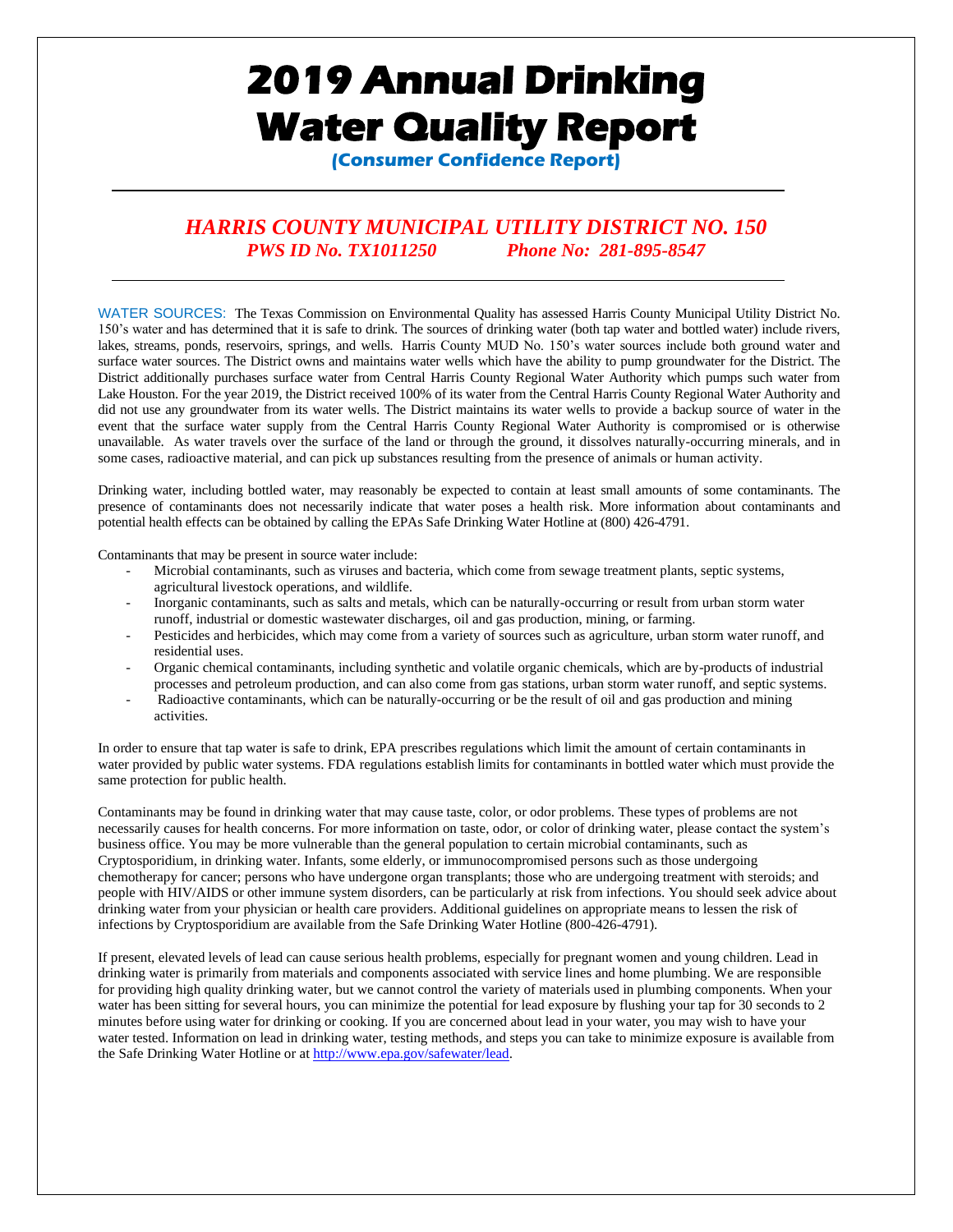In the Water Loss Audit submitted to the Texas Water Development Board for the time period of January 2019 – December 2019, our system lost an estimated 14,568,775 gallons of water. Overall, our system accounted for approximately 93.62% of the water produced during that period. If you have any questions about the water loss audit, please call 281.895.8547

|                                                 | <b>Public Participation Opportunities</b>                                                                             | <b>En Español</b><br>Este reporte incluye información importante sobre el agua para         |
|-------------------------------------------------|-----------------------------------------------------------------------------------------------------------------------|---------------------------------------------------------------------------------------------|
| Date:<br>Time:<br>Location:<br><b>Phone No:</b> | 3rd Tuesday of Each Month<br>$6:00 \text{ PM}$<br>13563 Bammel N. Houston<br>Houston, Texas 77066<br>281-895-8547     | tomar. Para asistencia en informe en español, favor de llamar al tel.<br>$(281)895 - 8547.$ |
| 281-895-8547.                                   | To learn about future public meetings (concerning your drinking<br>water), or to request to schedule one, please call |                                                                                             |

#### **Information about Source Water Assessments**

The TCEQ completed an assessment of your source water and results indicated that some of our sources are susceptible to certain contaminants. The sampling requirements for your water system are based on this susceptibility and previous sample data. Any detection of these contaminants may be found in this Consumer Confidence Report. For more information on source water assessments and protection efforts at our system, contact 281-895-8547.

For more information about your sources of water, please refer to the Source Water Assessment Viewer available at the following URL: [http://www.tceq.texas.gov/gis/swaview.](http://www.tceq.texas.gov/gis/swaview)

Further details about sources and source water assessments are available in Drinking Water Watch at the following URL: [http://dww.tceq.texas.gov/DWW/.](http://dww.tceq.texas.gov/DWW/) 

### **Secondary Constituents**

Many constituents (such as calcium, sodium, or iron) which are often found in drinking water can cause taste, color, and odor problems. The taste and odor constituents are called secondary constituents and are regulated by the State of Texas, not the EPA. These constituents are not causes for health concern. Therefore, secondaries are not required to be reported in this document but they may greatly affect the appearance and taste of your water.

#### **About The Following Pages**

The pages that follow list all federally regulated or monitored contaminants, which have been found in your drinking water. The U.S. EPA requires water systems to test for up to 97 contaminants.

#### **Water Quality Test Results**

| Definitions and Abbreviations:               | The following tables contain scientific terms and measures, some of which may require explanation.                                                                                 |
|----------------------------------------------|------------------------------------------------------------------------------------------------------------------------------------------------------------------------------------|
| Action Level Goal (ALG):                     | The level of a contaminant in drinking water below which there is no known or expected risk to                                                                                     |
|                                              | health. ALGs allow for a margin of safety.                                                                                                                                         |
| <b>Action Level:</b>                         | The concentration of a contaminant which, if exceeded, triggers treatment or other requirements                                                                                    |
|                                              | which a water system must follow.                                                                                                                                                  |
| Avg:                                         | Regulatory compliance with some MCLs are based on running annual average of monthly samples.                                                                                       |
| Level 1 Assessment:                          | A Level 1 assessment is a study of the water system to identify potential problems and determine (if<br>possible) why total coliform bacteria have been found in our water system. |
| Level 2 Assessment:                          | A Level 2 assessment is a very detailed study of the water system to identify potential problems and                                                                               |
|                                              | determine (if possible) why total coliform bacteria have been found in our water system on multiple                                                                                |
|                                              | occasions.                                                                                                                                                                         |
| Maximum Contaminant Level Goal or MCLG:      | The level of contaminant in drinking water below which there is no known or expected risk to                                                                                       |
|                                              | health. MCLGs allow for a margin of safety.                                                                                                                                        |
| Maximum Contaminant Level or MCL:            | The highest level of contaminant that is allowed in drinking water. MCLs are set as close to the                                                                                   |
|                                              | MCLGs ss feasible using the best available treatment technology                                                                                                                    |
|                                              | Maximum residual disinfectant level goal or MRDLG: The level of a drinking water disinfectant below which there is no known or expected risk to health.                            |
|                                              | MRDLGs do not reflect the benefits of the use of disinfectants to control microbial contaminants.                                                                                  |
|                                              |                                                                                                                                                                                    |
|                                              |                                                                                                                                                                                    |
| Maximum residual disinfectant level or MRDL: | The highest level of a disinfectant allowed in drinking water. There is convincing evidence that                                                                                   |
|                                              | addition of a disinfectant is necessary for control of microbial contaminants.                                                                                                     |
| mrem:                                        | millirems per year (a measure of radiation absorbed by the body)                                                                                                                   |
| ppm:                                         | Milligrams per liter or parts per million – or one ounce in $7,350$ gallons of water.                                                                                              |
| ppb:<br>na:                                  | Micrograms per liter or parts per billion – or one ounce in $7,350,000$ gallons of water.                                                                                          |
| Definitions:                                 | Not applicable.<br>The following tables contain scientific terms and measures, some of which may require explanation.                                                              |
| TCR:                                         | Total coliform rule                                                                                                                                                                |
| <b>MFL</b>                                   | Million fibers per liter (a measure of asbestos)                                                                                                                                   |
| <b>NTU</b>                                   | Nephelometric turbidity units (a measure of turbidity)                                                                                                                             |
| pCi/L                                        | picocuries per liter (a measure of radioactivity)                                                                                                                                  |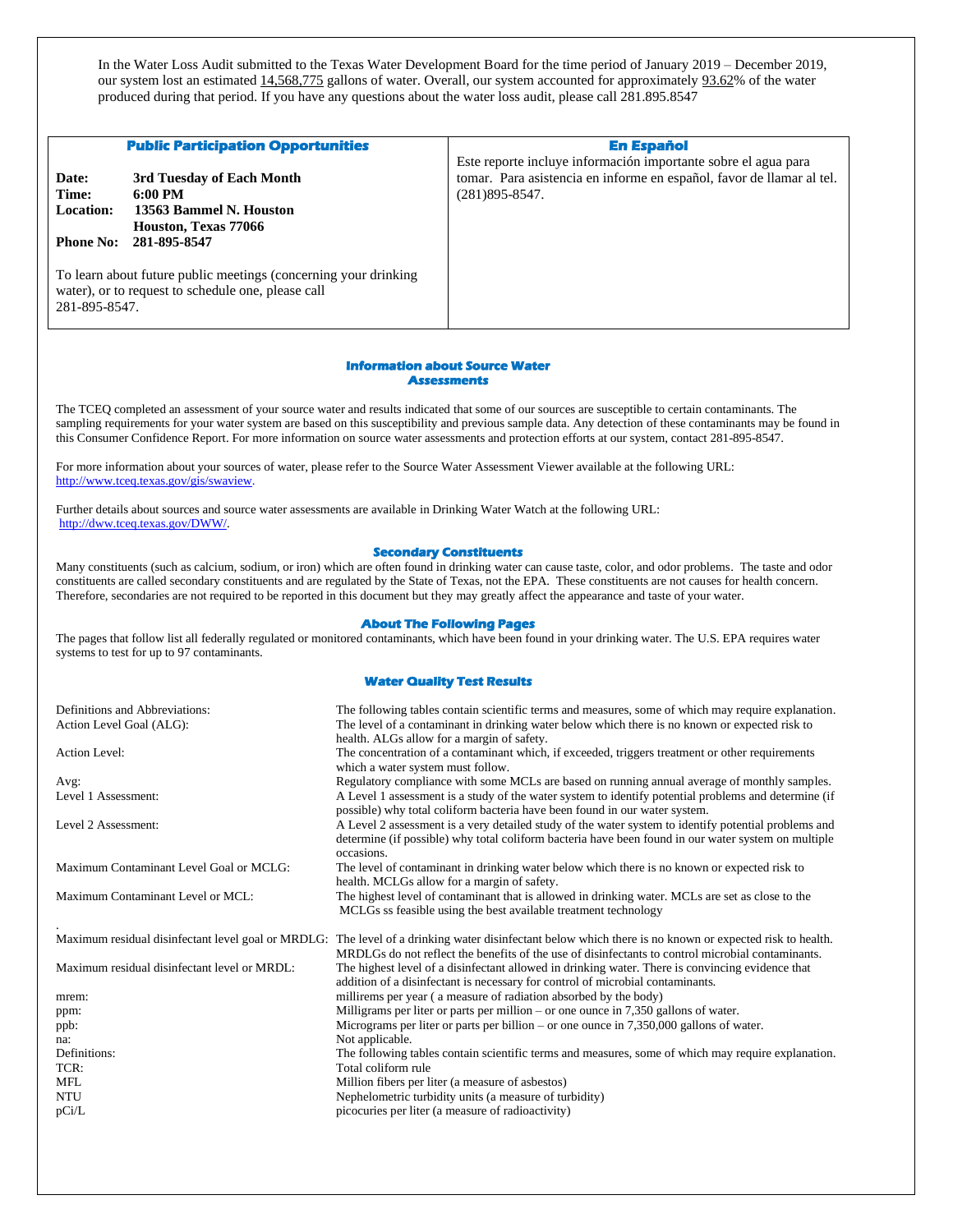ppb:<br>
micrograms per liter or parts per billion – or one ounce in 7,350,000 gallons of water.<br>
milligrams per liter or parts per million – or one ounce in 7,350 gallons of water. milligrams per liter or parts per million – or one ounce in 7,350 gallons of water. ppq: parts per quadrillion, or picograms per liter (pg/L) ppt: parts per trillion, or nanograms per liter (ng/L) Treatment Technique or TT: A required process intended to reduce the level of a contaminant in drinking water.

## **Regulated Contaminants Detected**

## **Lead and Copper**

| <b>Lead and</b><br><b>Copper</b> | <b>Date Sampled</b> | <b>MCLG</b> | <b>Action Level</b><br>(AL) | 90 <sup>th</sup><br><b>Percentile</b> | # Sites Over<br>AL | <b>Units</b> | <b>Violation</b> | <b>Likely Source of Contamination</b>                                                                           |
|----------------------------------|---------------------|-------------|-----------------------------|---------------------------------------|--------------------|--------------|------------------|-----------------------------------------------------------------------------------------------------------------|
| Copper                           | 9/29/2016           | 1.3         | 1.3                         | 0.0184                                |                    | ppm          | N                | Erosion of natural deposits;<br>Leaching from wood<br>preservatives; Corrosion of<br>household plumbing systems |
| Lead                             | 9/29/2016           |             | 15                          | 0.573                                 |                    | ppb          | N                | Corrosion of household plumbing<br>systems; Erosion of natural<br>deposits                                      |

# **Regulated Contaminants**

| <b>Disinfectants</b><br>and<br><b>Disinfection</b><br><b>By-Products</b> | <b>Collection</b><br><b>Date</b> | <b>Highest</b><br><b>Level</b><br><b>Detected</b> | <b>Range of</b><br><b>Levels</b><br><b>Detected</b> | <b>MCLG</b>              | <b>MCL</b> | <b>Units</b> | <b>Violation</b> | <b>Likely Source of</b><br><b>Contamination</b>  |
|--------------------------------------------------------------------------|----------------------------------|---------------------------------------------------|-----------------------------------------------------|--------------------------|------------|--------------|------------------|--------------------------------------------------|
| Haloacetic<br>Acids $(HAA5)^*$                                           | 2019                             | 22                                                | $11.8 - 32.6$                                       | No goal for<br>the total | 60         | ppb          | N                | By-product of<br>drinking water<br>disinfection. |
| Total<br>Trihalomethanes<br>(TThm)                                       | 2019                             | 13                                                | $6.1 - 10.8$                                        | No goal for<br>the total | 80         | ppb          | N                | By-product of<br>drinking water<br>disinfection. |

| <b>Inorganic</b><br><b>Contaminants</b> | <b>Collection</b><br><b>Date</b> | <b>Highest</b><br><b>Level</b><br><b>Detected</b> | <b>Range of</b><br><b>Levels</b><br><b>Detected</b> | <b>MCLG</b>    | <b>MCL</b>     | <b>Units</b> | <b>Violation</b> | <b>Likely Source of Contamination</b>                                                                                    |
|-----------------------------------------|----------------------------------|---------------------------------------------------|-----------------------------------------------------|----------------|----------------|--------------|------------------|--------------------------------------------------------------------------------------------------------------------------|
| Barium                                  | 2019                             | 0.0581                                            | $0.0581 -$<br>0.0581                                | $\mathfrak{D}$ | $\overline{c}$ | ppm          | N                | Discharge of drilling wastes;<br>Discharge from metal refineries;<br>Erosion of natural deposits.                        |
| Cyanide                                 | 3/28/2017                        | 40                                                | $0 - 40$                                            | 200            | 200            | ppb          | N                | Discharge from plastic and<br>fertilizer factories; Discharge from<br>steel/metal factories.                             |
| Fluoride                                | 3/28/2017                        | 0.1                                               | $0 - 0.1$                                           | 4              | 4.0            | ppm          | N                | Erosion of natural deposits; Water<br>additive which promotes strong<br>teeth; Discharge from fertilizer<br>and aluminum |
| Nitrate [measured as<br>Nitrogen]       | 2019                             |                                                   | $0.5 - 0.51$                                        | 10             | 10             | ppm          | N                | Runoff from fertilizer use;<br>Leaching from septic tanks;<br>sewage; Erosion of natural<br>deposits                     |

| <b>Radioactive</b><br><b>Contaminants</b> | <b>Collection</b><br>Date | <b>Highest</b><br><b>Level</b><br><b>Detected</b> | <b>Range of</b><br><b>Levels</b><br><b>Detected</b> | <b>MCLG</b> | <b>MCL</b> | <b>Units</b> | <b>Violation</b> | <b>Likely Source of</b><br><b>Contamination</b> |
|-------------------------------------------|---------------------------|---------------------------------------------------|-----------------------------------------------------|-------------|------------|--------------|------------------|-------------------------------------------------|
| Beta/photon emitters                      | 12/5/2016                 | 5.3                                               | $5.3 - 5.3$                                         |             | 50         | $pCi/L^*$    | N                | Decay of natural and man-<br>made deposits      |

\*EPA considers 50 pCi/L to be the level of concern for beta particles.

| <b>Synthetic organic</b><br>contaminants including<br><b>pesticides</b> | <b>Collection</b><br><b>Date</b> | <b>Highest</b><br><b>Level</b><br><b>Detected</b> | <b>Range of</b><br><b>Levels</b><br><b>Detected</b> | <b>MCLG</b> | <b>MCL</b> | <b>Units</b> | <b>Violation</b> | <b>Likely Source of</b><br><b>Contamination</b> |
|-------------------------------------------------------------------------|----------------------------------|---------------------------------------------------|-----------------------------------------------------|-------------|------------|--------------|------------------|-------------------------------------------------|
| $Di-$ (2-ethylhexyl)<br>phthalate                                       | 2015                             |                                                   | $0 - 1.1$                                           |             |            | ppb          | N                | Runoff from herbicide used<br>on row crops      |
| Atrazine                                                                | 2019                             | 0.13                                              | $0.13 - 0.13$                                       | 3           |            | ppb          | N                | Runoff from herbicide used<br>on row crops      |
| Simazine                                                                | 2018                             | 0.13                                              | $0.12 - 0.13$                                       | 4           |            | ppb          | N                | Herbicide runoff                                |